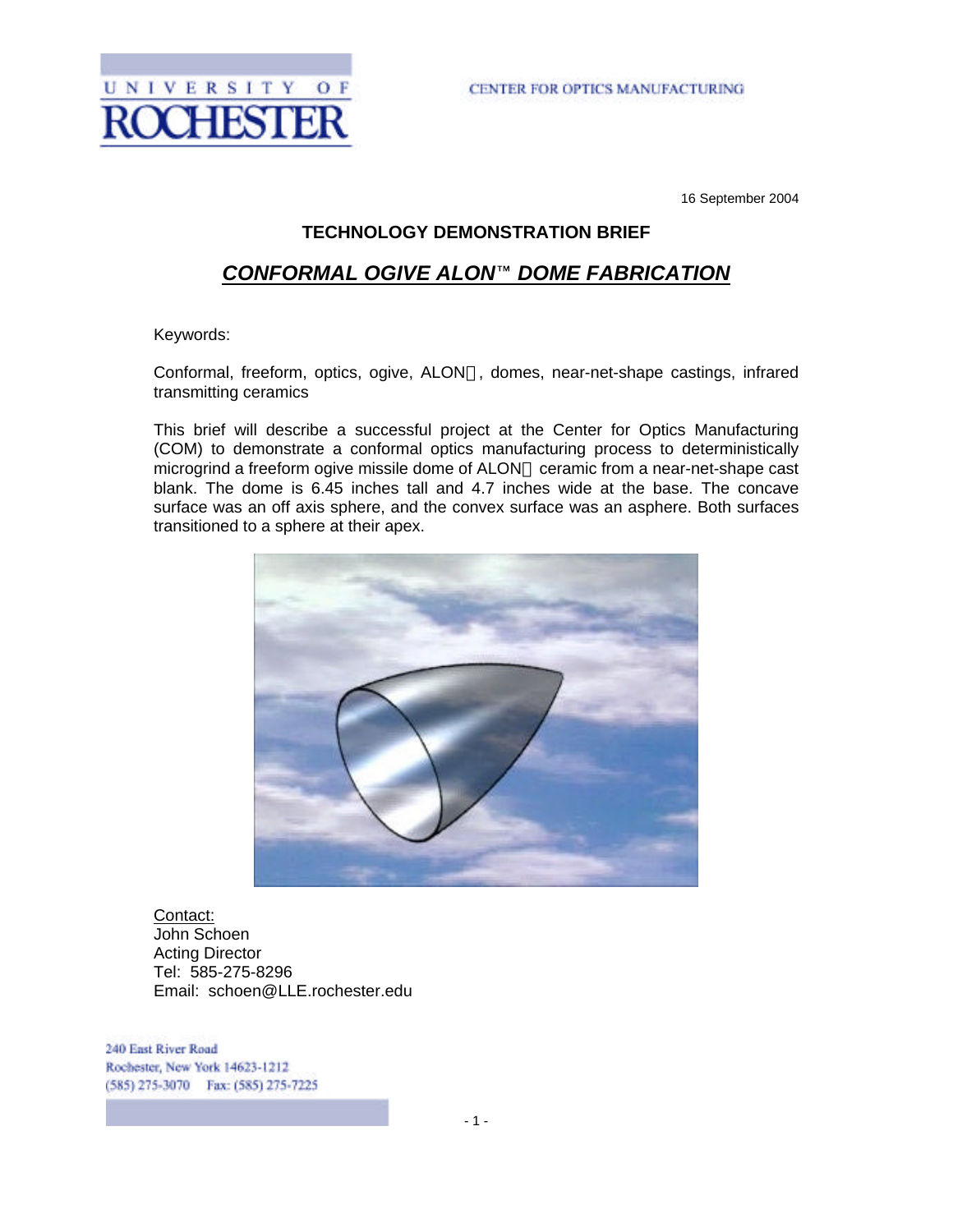

Fabrication Processes:

A near net shape molded dome of ALON was provided in an oversized condition. The dome's shapes were then deterministically contour microground with toric shaped grinding wheels on the convex surface, and ball shaped grinding wheels on the concave surface. For added stiffness and positional accuracy during grinding, COM leveraged and applied the technology the Moore Nanotech 500FG multi-axis freeform machining platform developed in the DARPA Precision Conformal Optics Technology program.

The following presents the steps used to fabricate the dome.

• The dome blank was received molded oversized to the final shape, per Figure 1



Figure 1: ALON dome as near net shape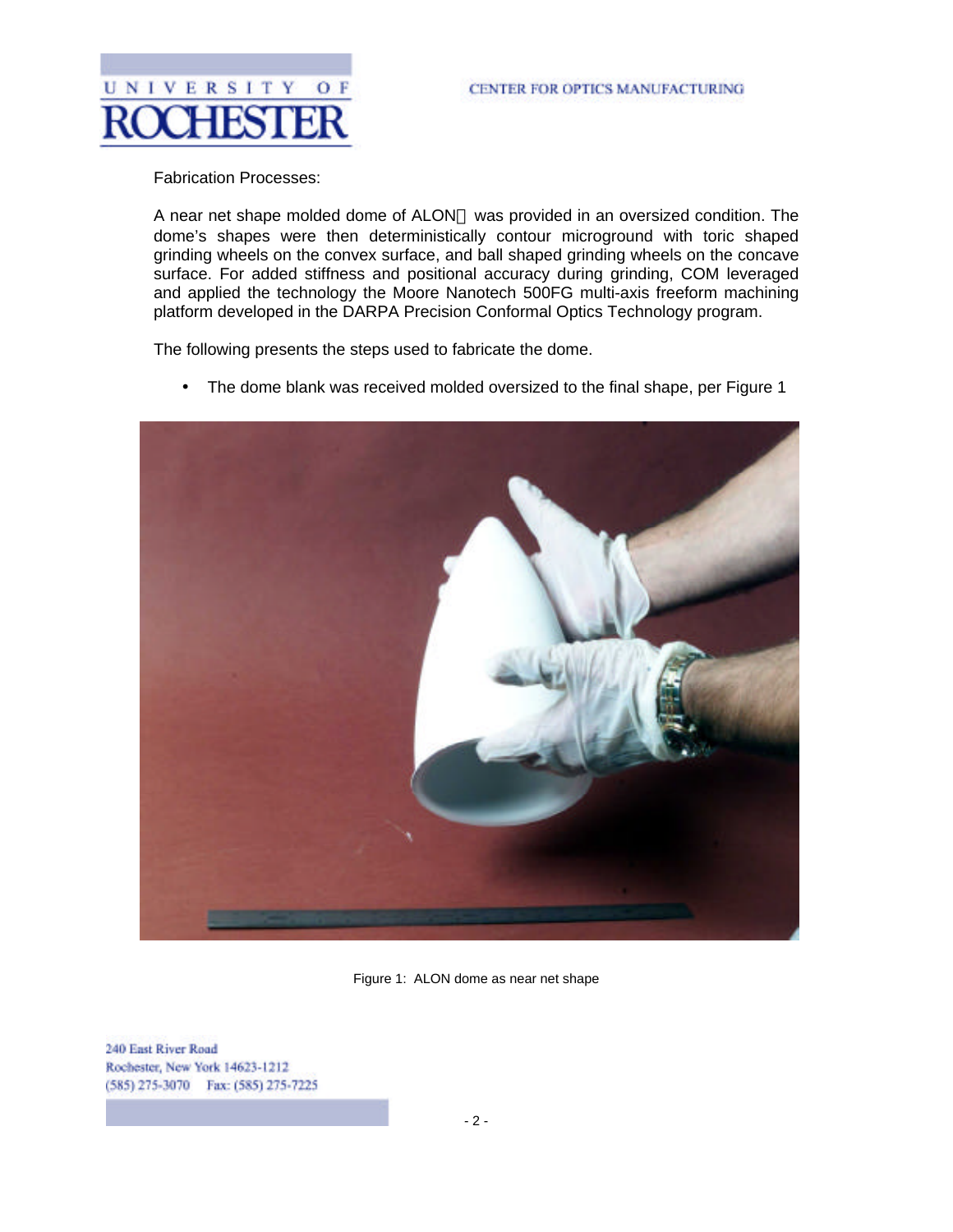

• The first step was to block the blank into a conforming fixture using UV adhesive for processing the concave surface (see figure 2). The first grinding step was to grind a flat on the base, and bring the dome to the correct height.



Figure 2: Computer model of ALON dome and fixture for concave side processing.

• The second step was to grind (FG500) the concave surface using ball tools. The surface would be referenced to the flat base that was ground in the previous step. To accomplish this task, a series of different size ball tools were used to reduce tool wear during the grinding cycle, and to maximize grinding efficiency.



Figure 3: Examples of ball tools grinding ALON dome, and various ball tool configurations.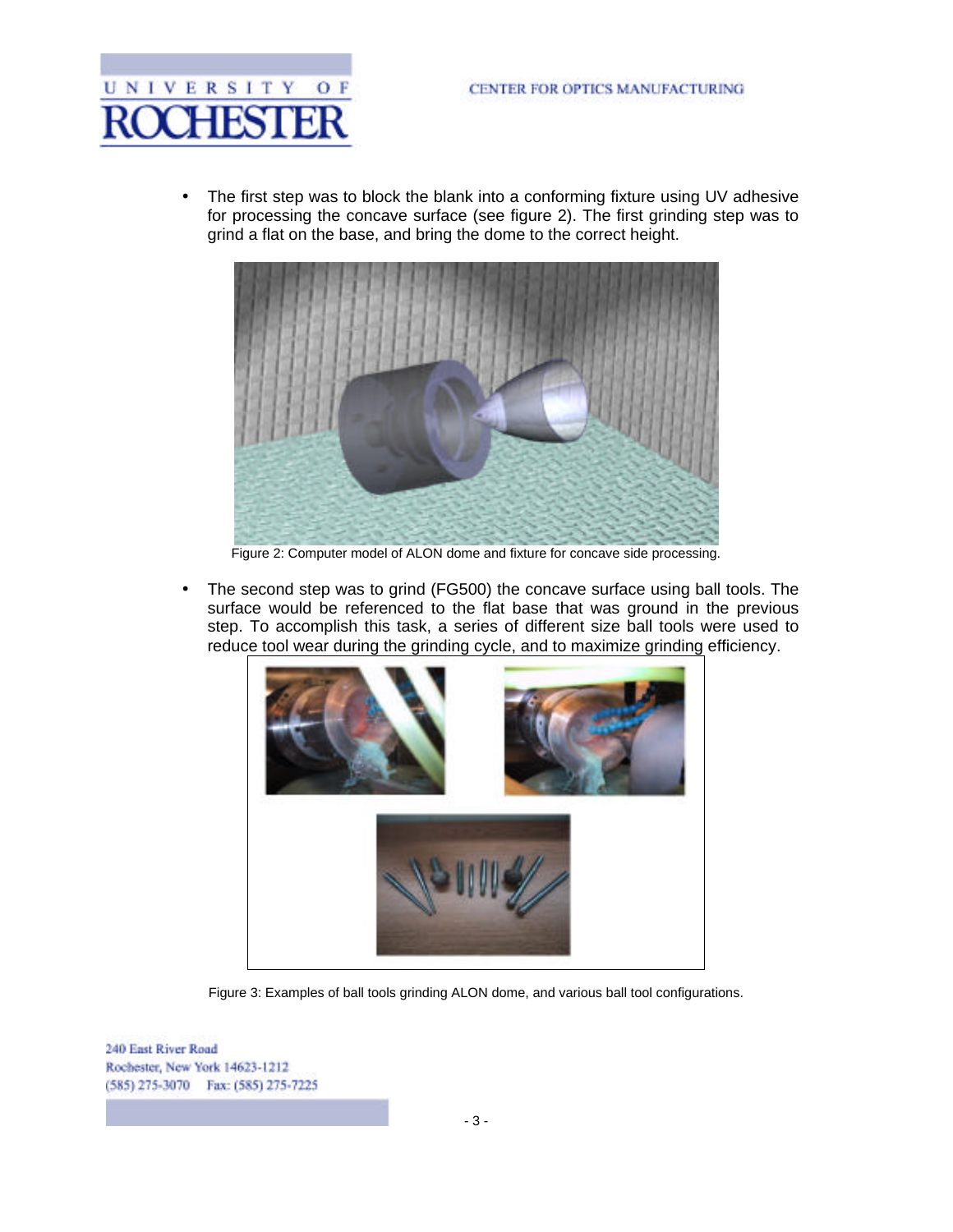

The final step for the concave surface was to develop a hybrid conventional polishing process it before deblocking. A tool was designed and made by a rapid prototype machine located at COM's facility. The tool was made with a shorter radius to accommodate the thickness of double-sided foam tape, and a polyurethane pad with a diamond slurry worked the best to remove the subsurface damage and "shine" the surface. Figure 4 shows this process.



Figure 4: a.) Polishing tools with various polyurethane pads attached. b.) Polishing tool was hand held during polishing operation.

• Once the concave side was complete, the dome was deblocked and inverted to grind the convex surface. The fixture for the convex surface held the dome by the concave curve with the adhesive, and was referenced by optical contact with the base to try and obtain the best tilt accuracy. Figure 5 shows this process.



Figure 5: Blocking fixture for the convex surface processing, and dome mounted to fixture.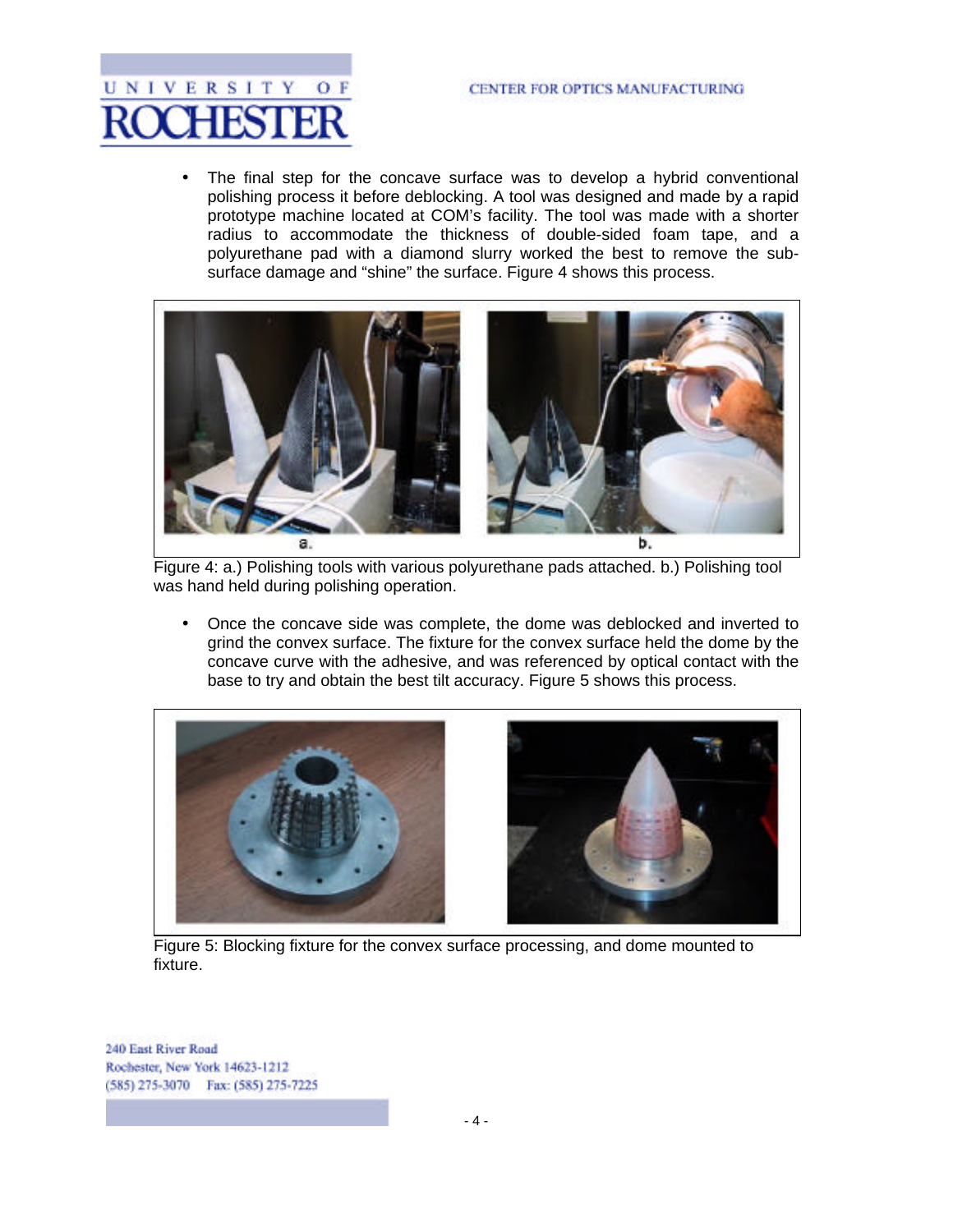

• The dome's convex surface was then ground to final shape with two torrid shaped contour grinding wheels using a 3-axis motion (X, Z and B). Figure 6 depicts this process on the Moore FG500 freeform machine platform.



Figure 6: Progression of grinding wheel for contour grinding the convex surface of the ALON dome.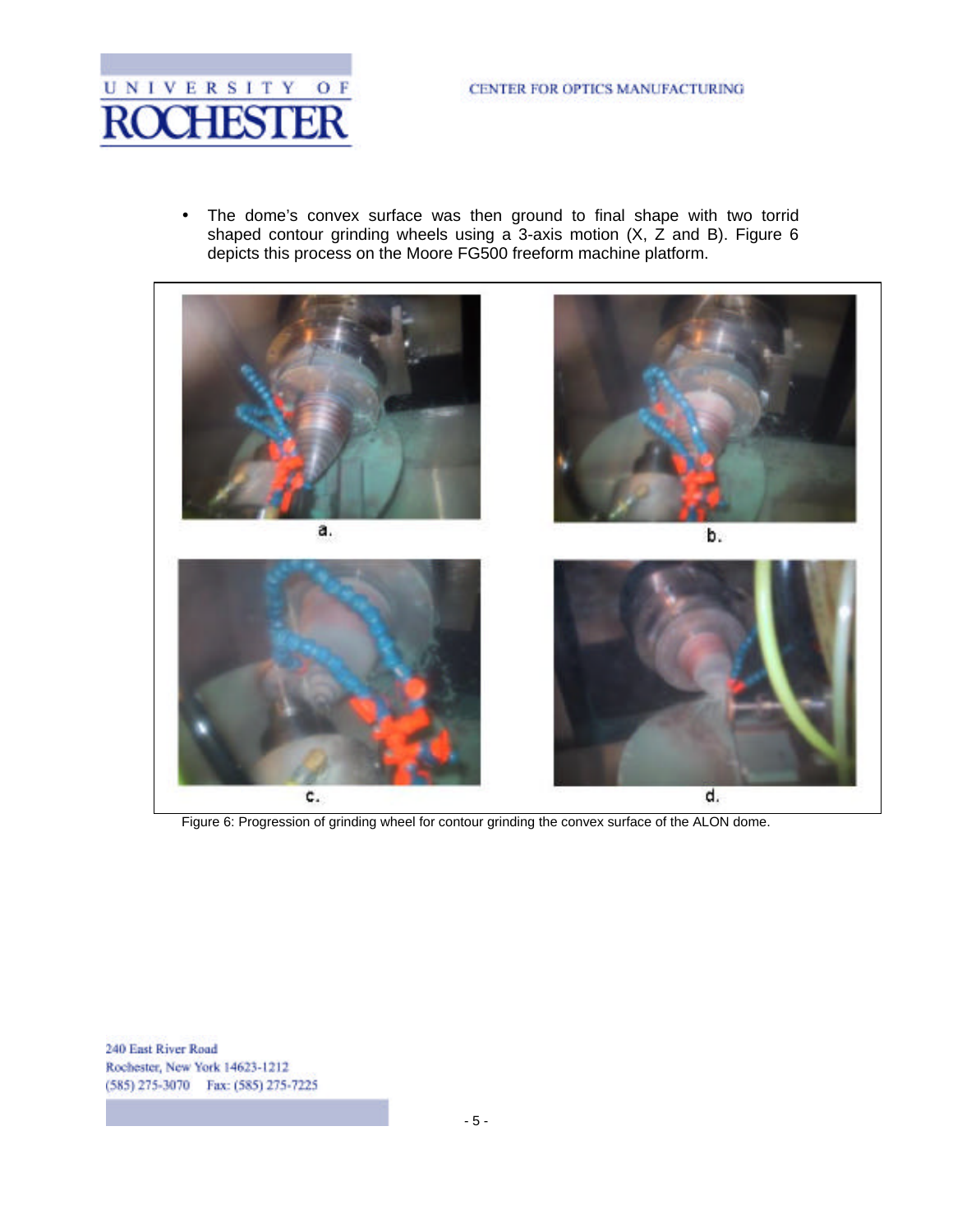

• Once the convex surface of the dome was ground to final specifications, it was hand polished to remove the residual sub-surface damage. The dome was left blocked on its fixture, and placed on a single spindle polisher. There, the same process was used as described in step 3. Figure 7 shows the finalized dome.



Figure 7: Finished ALON dome on mounting fixture.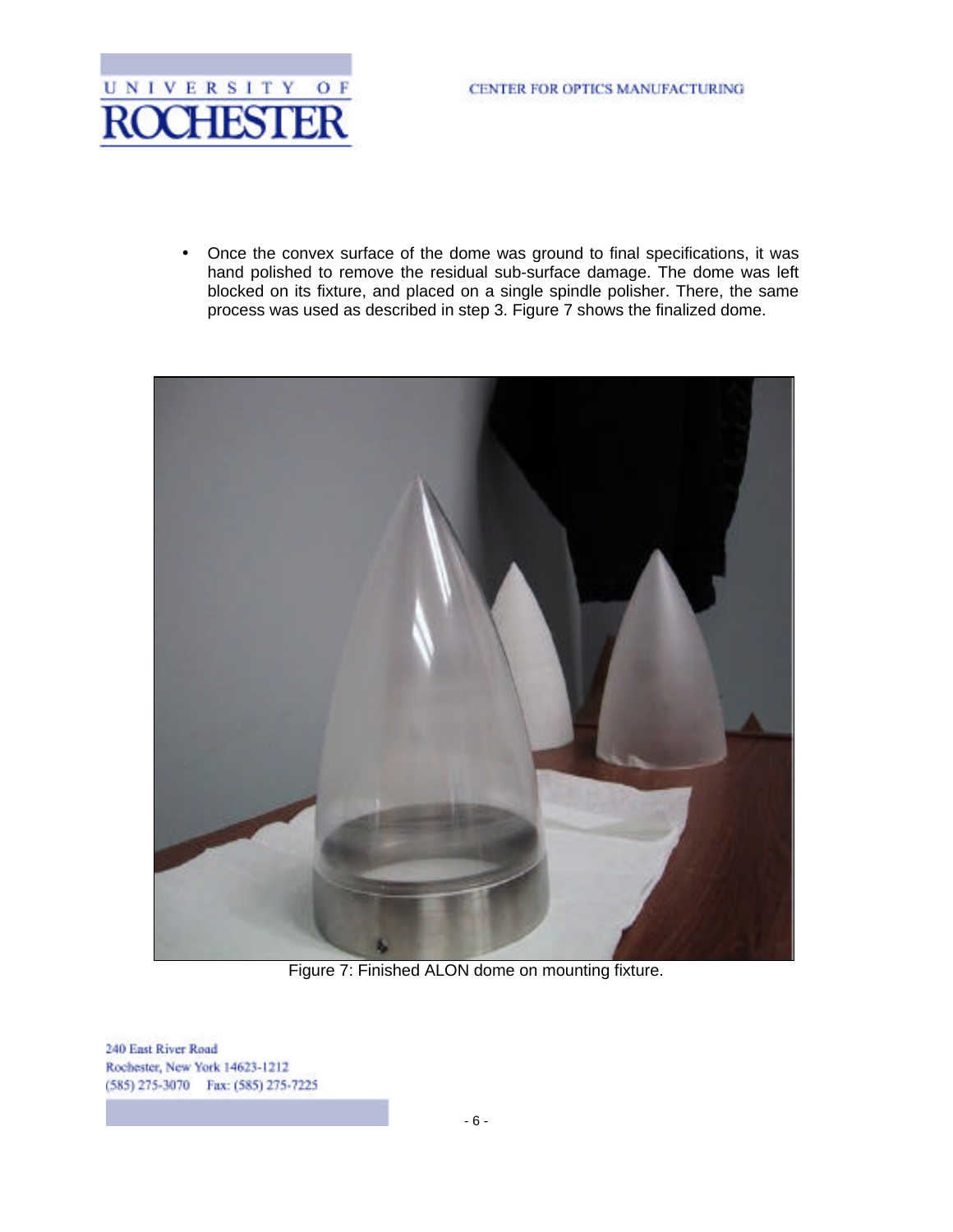

## Current Development Efforts (2004):

UNIVERSITY

COM's next focus has been to follow the successful grinding effort and to explore, develop and refine affordable and deterministic finishing/polishing processes for these conformal ogive shapes and the diverse range of IR ceramics such as ALON , Spinel, Zinc Sulfide and/or nanograined alumina. These materials have relevance to DoD joint services and programs in the areas of transparent armor and missile systems.

A new compliant sub-aperture optical finishing technique is being investigated for the removal of mid-spatial frequency artifacts and smoothing of hard polycrystalline infrared ceramics for aspheric applications and conformal shaped optics. The Ultra-Form concept was developed by OptiPro Systems, Ontario, NY, and is a joint process development effort with the Center for Optics Manufacturing (COM).

[Optipro Systems, Ontatio, NY has been involved with deterministic processing programs since the inception of COM and was one of the first companies to commercialize the revolutionary Opticam series of optical grinding platforms. Optipro has also provided significant in-kind support to this new effort in equipment, metrology and engineering support.]



*Developmental Superfine Platform (In-kind loan from Optipro Systems)*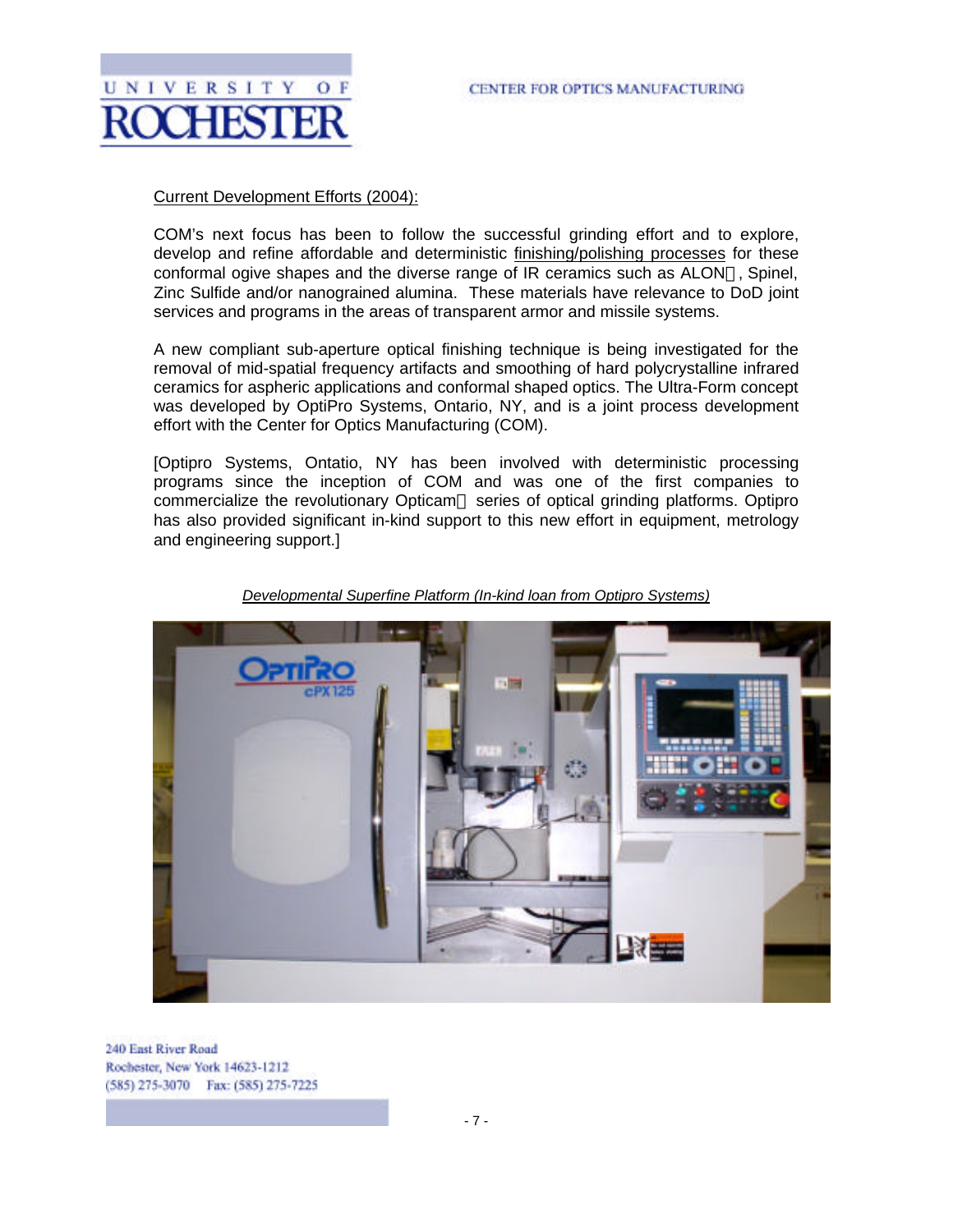

The Ultra-Form tool is a pressurized, elastomeric bladder in the shape of a toroid. Finishing pads are attached to the periphery, allowing the use of a wide variety of pad materials and abrasive selections.



Figure 1: Ultra-Form process

Initial development emphasis has been placed on demonstrating the reduction of surface roughness, removal of mid-spatial artifacts and understanding the material removal function and associated parameters.

For ALON™ (from Surmet Corporation), which is a hard polycrystalline ceramic material, a diamond developmental pad was found that performed extremely well. With this pad we were able to remove sub-surface damage from ALON™, reduce the rms surface roughness below 10 nanometers and not induce any grain highlighting.



Roughness evolution of ALON<sup>TM</sup> using the Ultra-Form tool. Measurements are an average of 5 data points taken across the surface on a Zygo NewView 5000.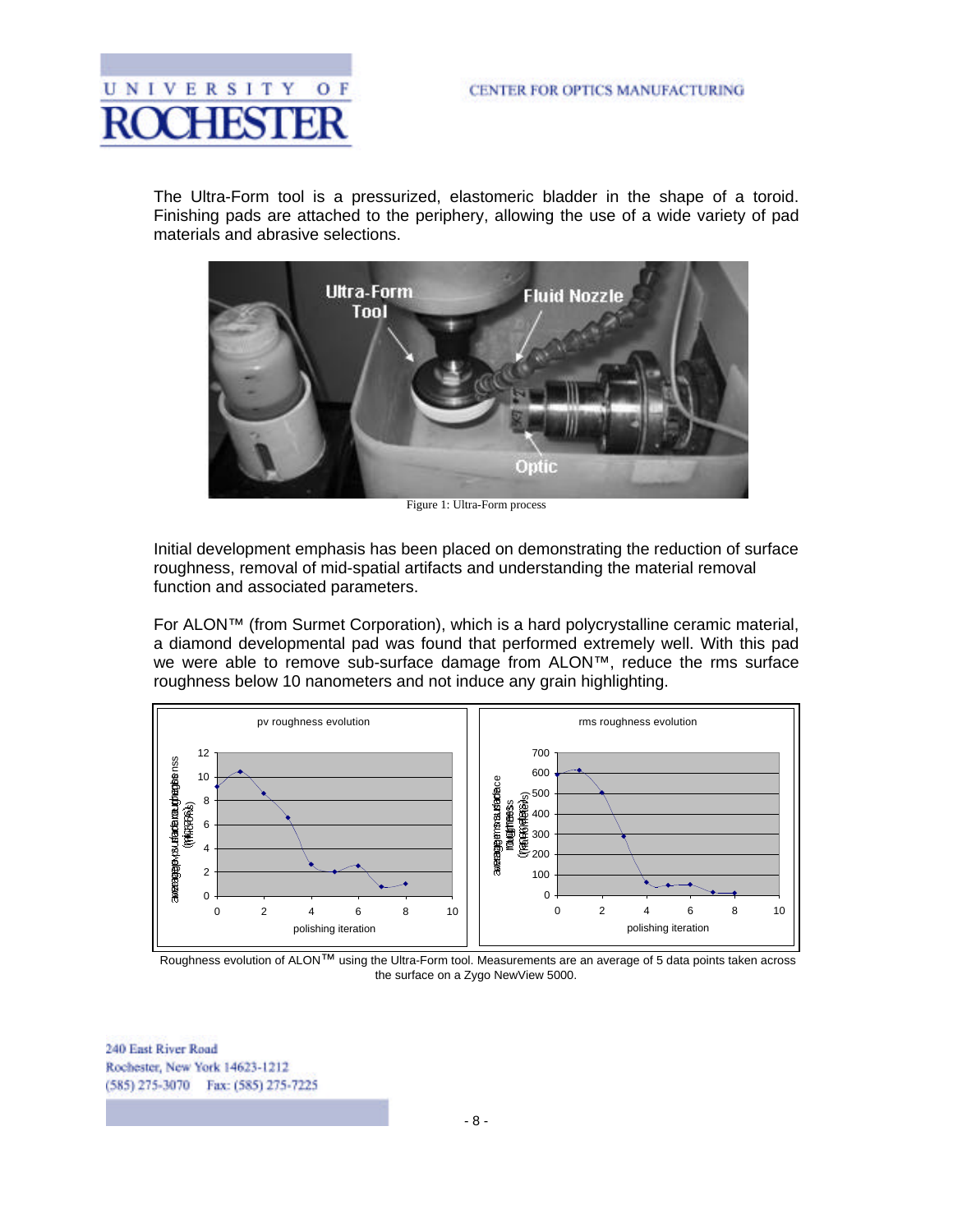



#### *Promising ALON Results on Optipro CpX125 with 3M diamond pad*

COM is currently conducting experimentation and materials process development for:

- ALON (Surmet, previously Raytheon),
- Spinel (Surmet and Technology Assessment and Transfer)
- Nano-grained alumina (CeraNova)

#### Future Frontiers and Peril in 2005

COM's future objectives remain directed to developing and implementing affordable processes for the manufacture of precision optical shapes with an emphasis on emerging IR ceramics.

These efforts involve leveraging a core competency of material science and the relationship to fabrication, finishing solutions employing new and novel approaches such as the above Ultra-Form process and Jet-Magnetorheological finishing.

Support is essential to continue these efforts with our industrial partners and leverage COM's assets of fabrication expertise and the resources of the University of Rochester.

The future of COM is in jeopardy and will close in early 2005 without further support and funding for these efforts. Information regarding COM is attached.